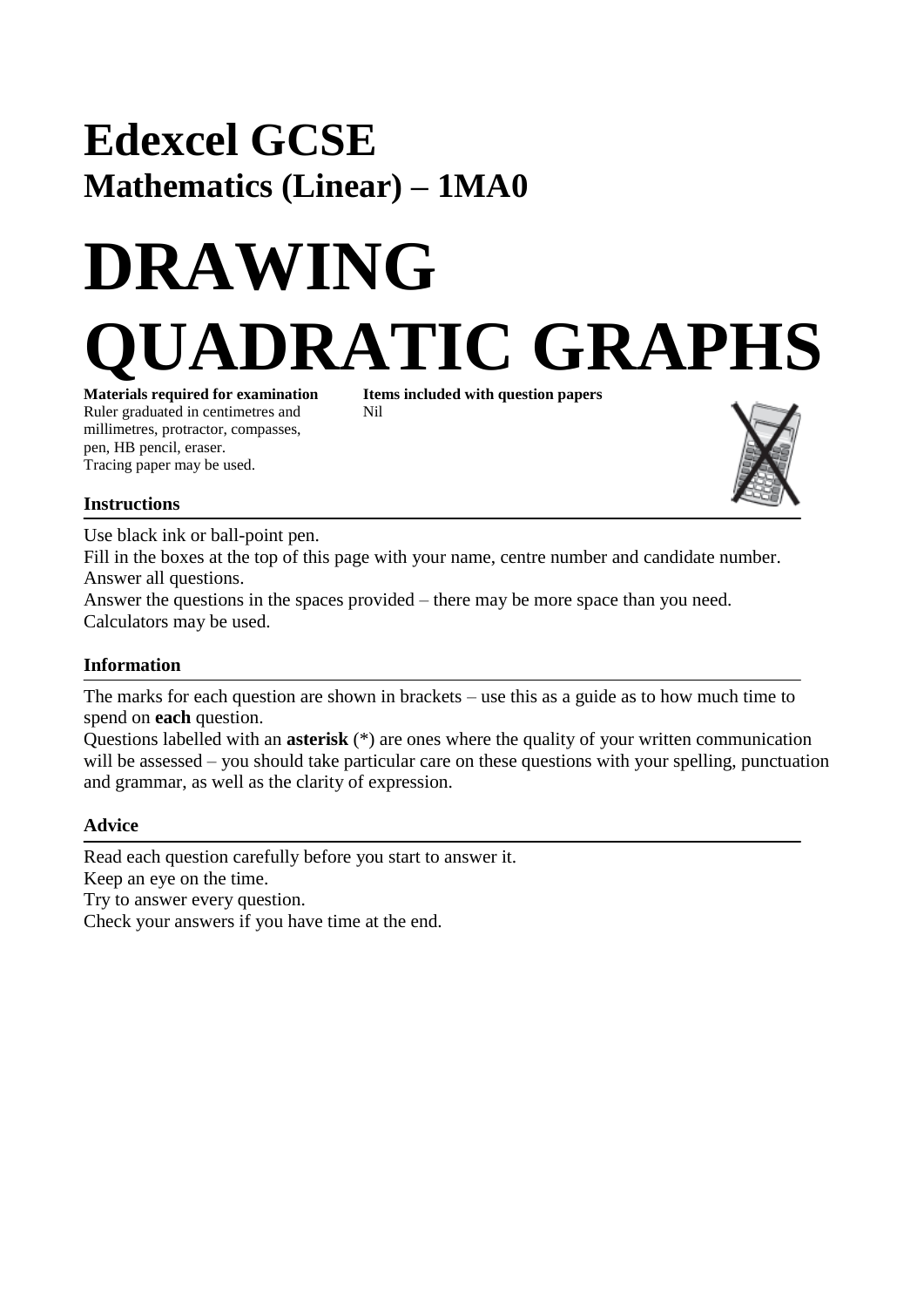**1.** (a) Complete the table of values for  $y = x^2 + x$ .

|  |  | $x \mid x \mid -3 \mid -2 \mid -1 \mid 0 \mid 1 \mid$ |  |
|--|--|-------------------------------------------------------|--|
|  |  |                                                       |  |

**(2)**

#### (b) On the grid, draw the graph of  $y = x^2 + x$ .

 $-12$  $-10$  $-8 -6$  $-4$  $-2 \begin{array}{c|c|c|c|c|c} \hline 1 & 2 & 3 \\ \hline \end{array}$  $-2$ –4 –6  $-8$  $-10$  $-12$ –3 –2 –1 *<sup>O</sup> <sup>x</sup> y*  $\uparrow$ 

**(2) (Total 4 marks)**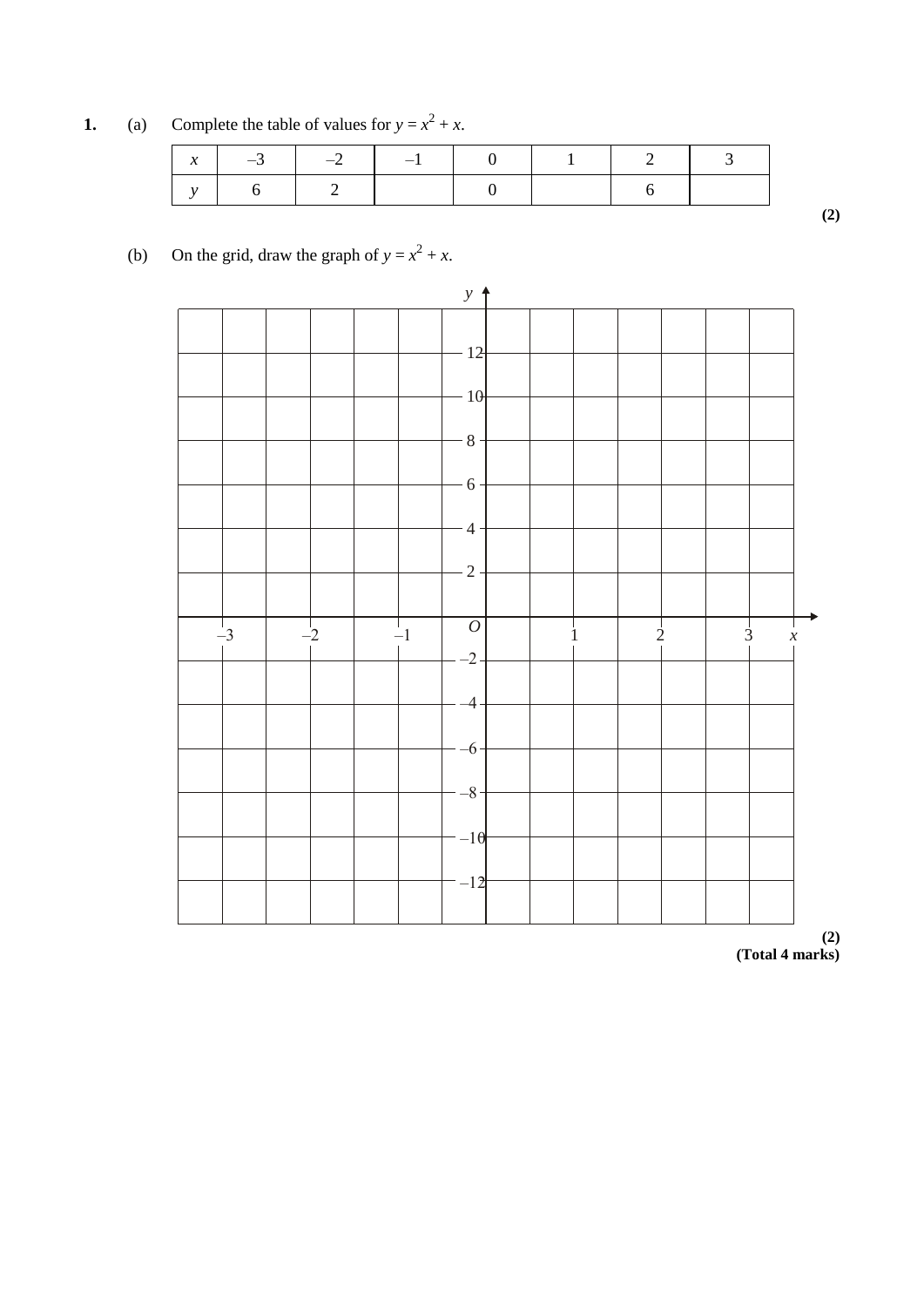**2.** (a) Complete the table for  $y = x^2 - 2x - 4$ 

| $\mathcal{X}$ | $-2$ $-1$ $0$ $1$ $2$ $3$ |      |                       |  |  |
|---------------|---------------------------|------|-----------------------|--|--|
|               |                           | $-4$ | $\sqrt{1}$ $\sqrt{5}$ |  |  |

#### (b) On the grid, draw the graph of  $y = x^2 - 2x - 4$





**(2)**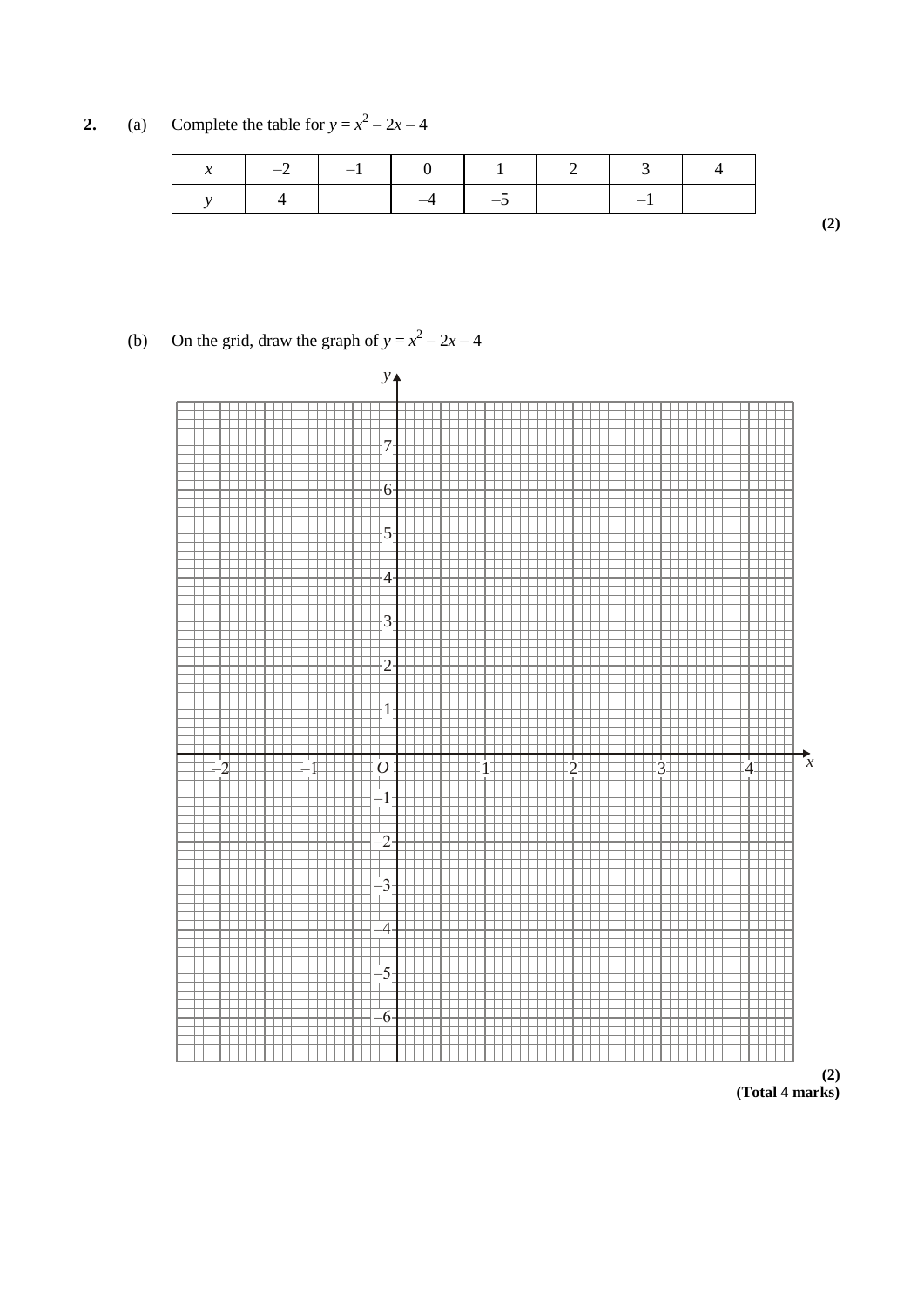**3.** (a) Complete the table of values for  $y = x^2 - 4x + 2$ 

| $\mathcal{X}$ | $-1$ |           |  |  |
|---------------|------|-----------|--|--|
|               |      | $\sim -1$ |  |  |

**(2)**

(b) On the grid, draw the graph of  $y = x^2 - 4x + 2$ 



**(2) (Total 4 marks)**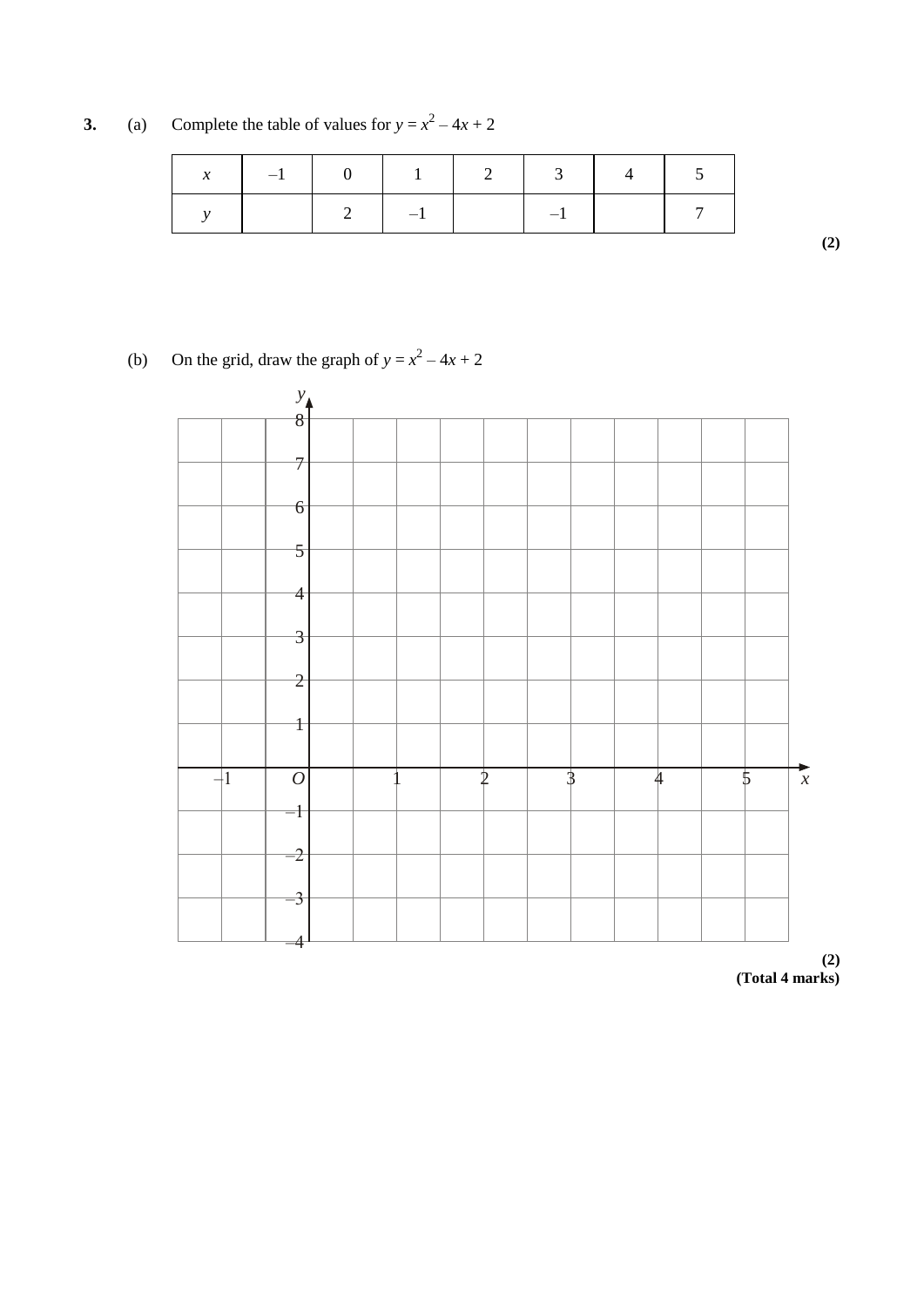**4.** (a) Complete the table of values for  $y = x^2 - 3x - 1$ .

|  |                     | $x \mid -2 \mid -1 \mid 0 \mid 1 \mid 2 \mid 3$ |  |  |
|--|---------------------|-------------------------------------------------|--|--|
|  | $3 \mid -1 \mid -3$ |                                                 |  |  |

(b) On the grid below, draw the graph of  $y = x^2 - 3x - 1$ .

(c) Use your graph to find an estimate for the minimum value of *y*.



**(Total 5 marks)**

**(2)**

**(2)**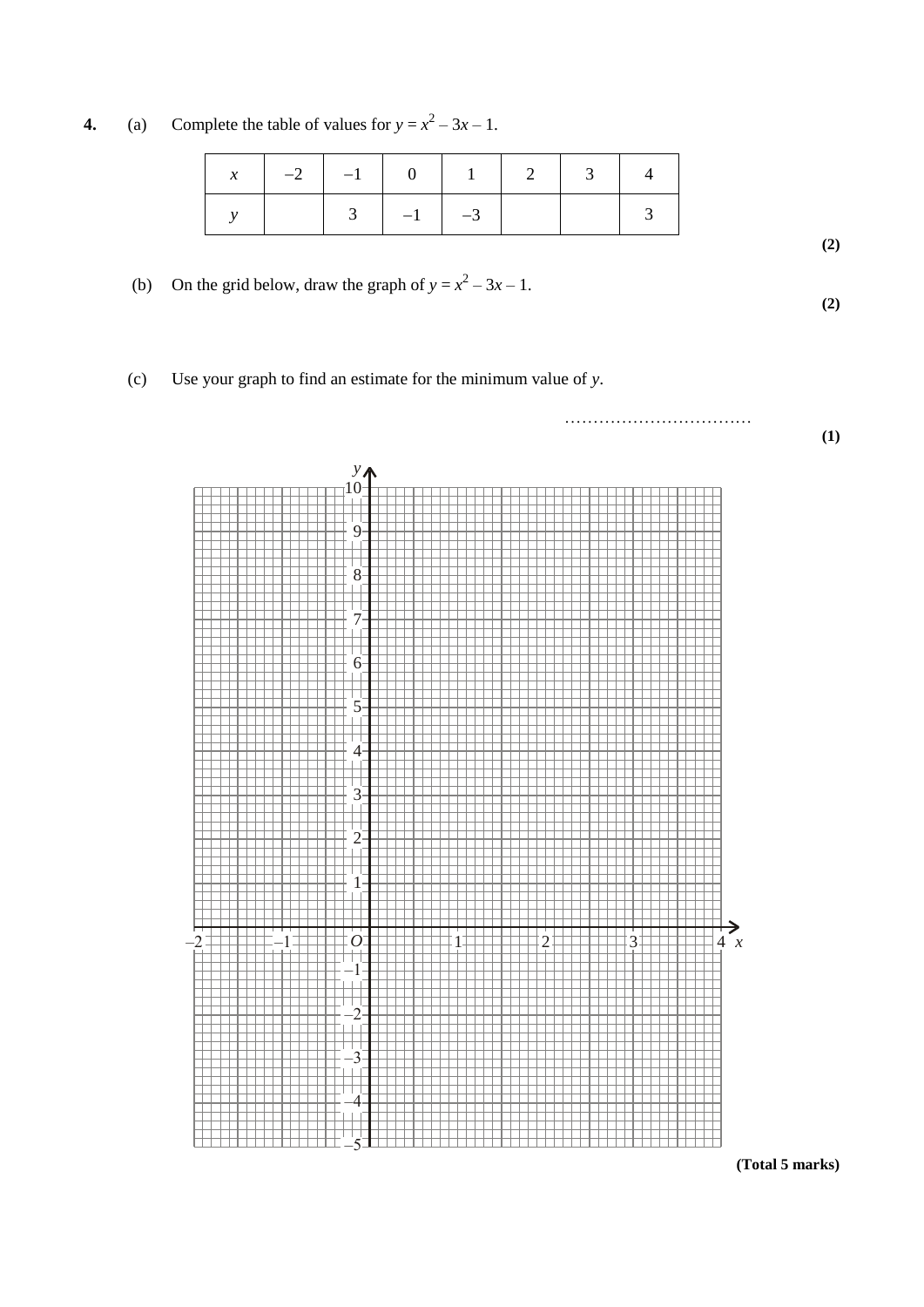**5.** (a) Complete the table of values for  $y = x^2 - 3$ 

| $x \mid -2 \mid -1 \mid 0$ |           | $\blacksquare$ |  |
|----------------------------|-----------|----------------|--|
|                            | $-3$ $-2$ |                |  |

**(2)**

(b) On the grid, draw the graph of  $y = x^2 - 3$ 



**(2) (Total 4 marks)**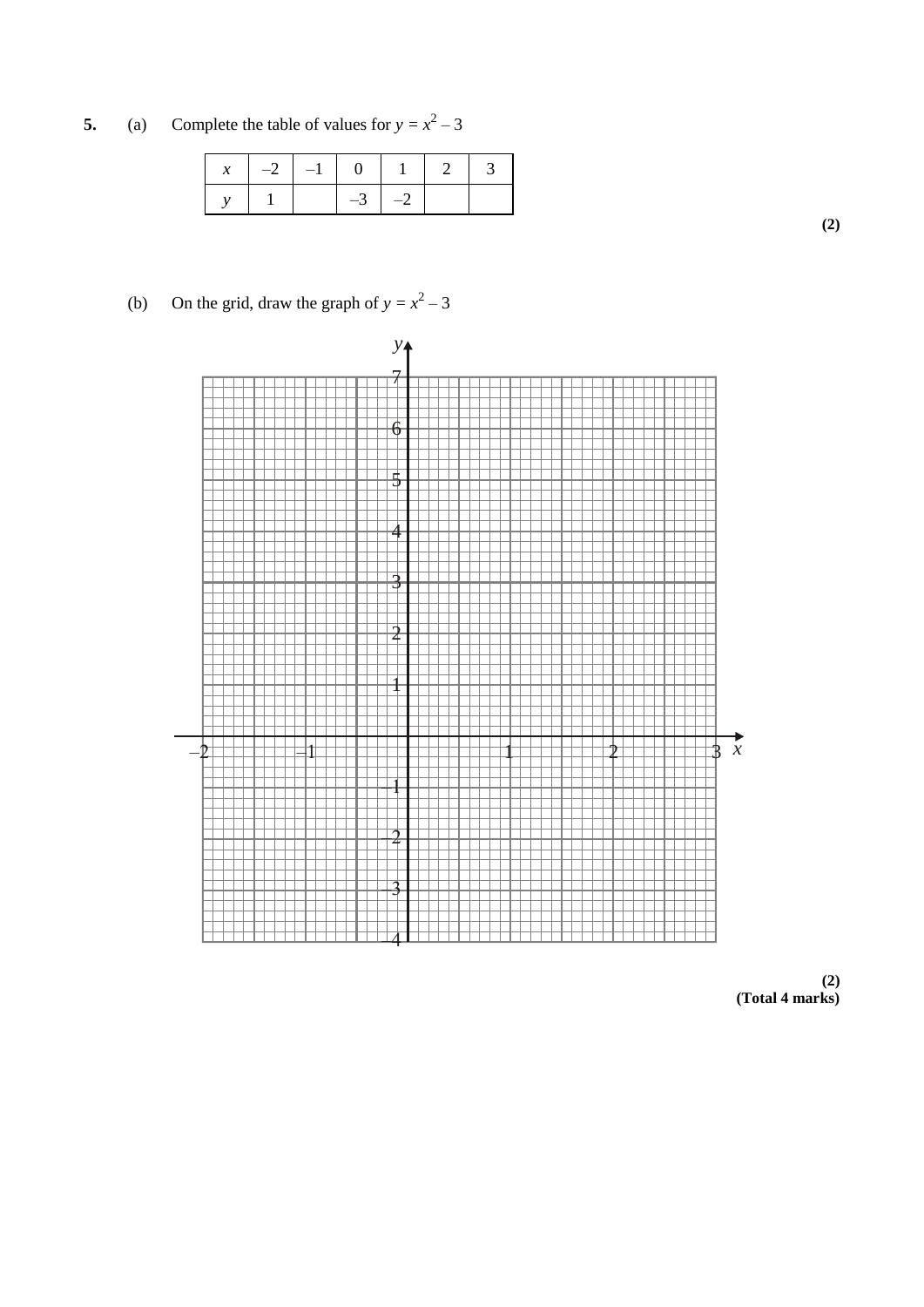**6.** (a) Complete the table for  $y = x^2 - 3x + 1$ 

| $\mathcal{X}$ | $-2$ $-1$ | $\mathbf{I}$<br>$\mathbf{1}$<br>$\bigcirc$ | $\blacksquare$ 1 | $\gamma$ | $\mathcal{R}$ |  |
|---------------|-----------|--------------------------------------------|------------------|----------|---------------|--|
|               |           |                                            | $-1$             |          |               |  |

#### (b) On the grid below, draw the graph of  $y = x^2 - 3x + 1$



(c) Use your graph to find an estimate for the minimum value of *y*.

*y* = ……………………

**(2)**

**(2)**

**(1)**